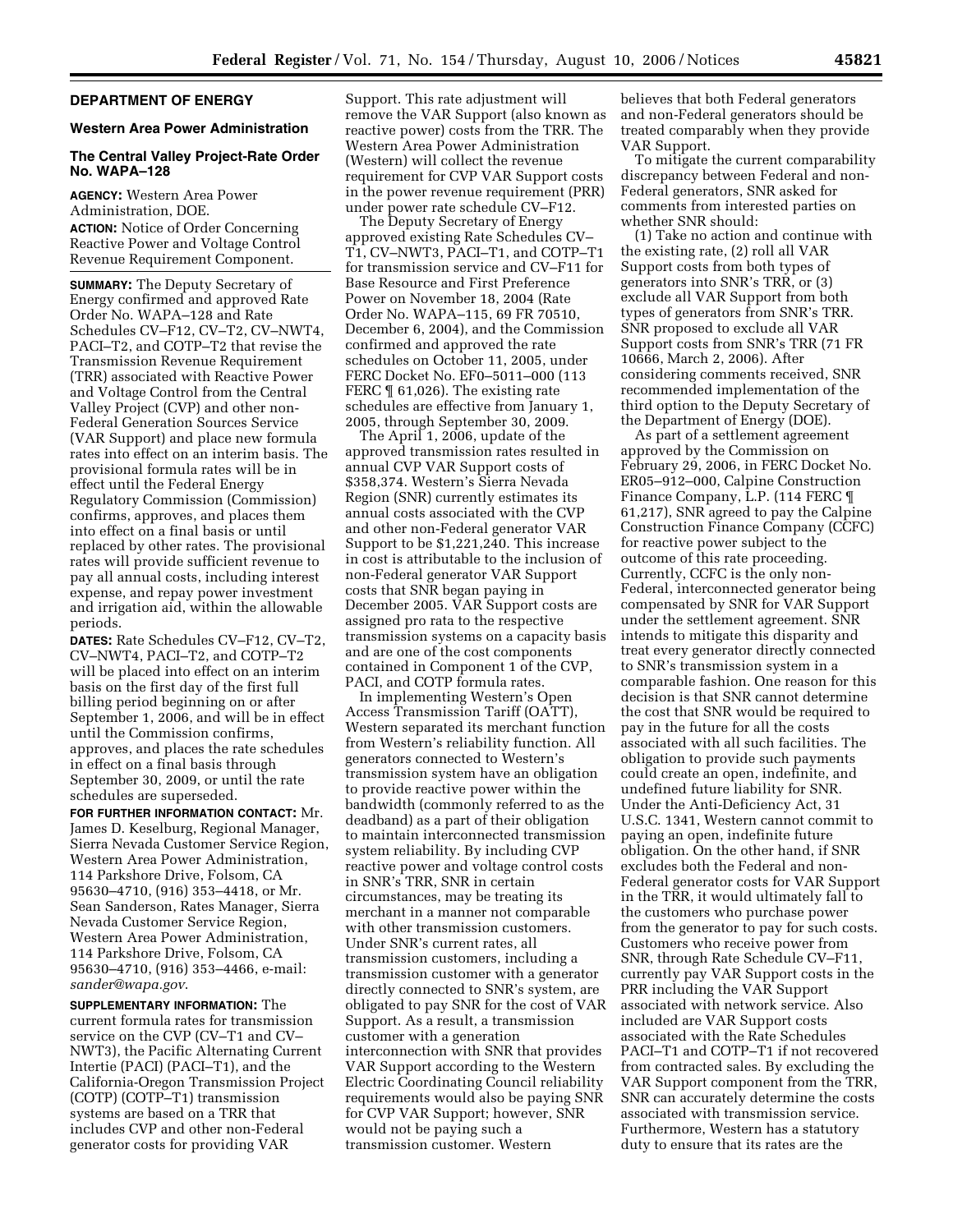sound business principles under Delegation Order No. 00–037.00. While SNR's power customers would be obligated to pay SNR for all costs associated with reactive power from the generators in its power rates, the overall cost to SNR's power customers would be lower and more predictable since they are paying for only the costs associated with the Federal generators. Excluding all reactive power costs for SNR's TRR is consistent with Western's statutory duties, therefore, SNR has adopted option 3. SNR has compensated CCFC beginning in December 2005 for reactive power costs within the deadband. This rate action will terminate these payments.

This rate action is consistent with a recent Commission order denying rehearing in Entergy Services, Inc., Docket No. EL05–149–001 (114 FERC ¶ 61,303). This order articulated the Commission's position that compensation for reactive power is based on comparability principles. The Commission emphasized that an interconnecting generator should not be compensated for reactive power when operating its generating facility within the specified deadband  $(+/-95$  percent) since it is only meeting its reliability and interconnection obligations. The transmission owner would be violating the comparability standard only if it compensated its own generating units for providing reactive power and did not compensate the third-party generators. By excluding VAR Support from the TRR, no transmission customers, including third-party generators, are required to pay for VAR Support. Therefore, SNR does not plan to compensate third-party generators interconnected with its transmission system for VAR Support. This outcome is both consistent with Western's statutory duties and with the Commission's comparability standard. CCFC and/or other generators that are or may be interconnected with Western's transmission system will continue to recover their costs (real and reactive) as a bundled product or market-based rate as CCFC did prior to its comparability filing at the Commission.

Under the 2004 Power Marketing Plan, Base Resource and First Preference power is primarily CVP hydrogeneration available subject to water conditions and operating constraints. The Base Resource and First Preference power formula rates recover a PRR through an allocation of percentages of costs to First Preference and Base Resource Customers.

Component 1 of the PRR for Base Resource and First Preference Power, as

approved in the rate schedule (CV–F11), includes operations and maintenance (O&M), purchased power for project use and First Preference Customer loads, interest expense, annual expenses (including any other statutorily required costs or charges), investment repayment for the CVP, and the Washoe Project annual PRR that remains after project use loads are met. Revenues from project use, transmission, ancillary services, and other services are applied to the total PRR and the remainder is collected from Base Resource and First Preference Customers.

The provisional rate formula change for CV–F12 for the Base Resource and First Preference PRR results in a .04 percent decrease when compared to the fiscal year (FY) 2006 PRR.

By Delegation Order No. 00–037.00, effective December 6, 2001, the Secretary of Energy delegated: (1) The authority to develop power and transmission rates to Western's Administrator, (2) the authority to confirm, approve, and place such rates into effect on an interim basis to the Deputy Secretary of Energy, and (3) the authority to confirm, approve, and place into effect on a final basis to remand or to disapprove such rates to the Commission. Existing DOE procedures for public participation in power rate adjustments (10 CFR part 903) were published on September 18, 1985.

Under Delegation Order Nos. 00– 037.00 and 00–001.00B, and in compliance with 10 CFR part 903, and 18 CFR part 300, I hereby confirm, approve, and place Rate Order No. WAPA–128, the CVP power, and CVP, PACI, and COTP transmission service formula rates into effect on an interim basis. The new Rate Schedules CV–T2, CV–NWT4, PACI–T2, COTP–T2, and CV–F12 will be promptly submitted to the Commission for confirmation and approval on a final basis.

Dated: July 26, 2006. **Clay Sell,**  *Deputy Secretary.* 

### **Department of Energy, Deputy Secretary**

*In the matter of: Western Area Power Administration; Rate Adjustment for the Central Valley Project, the California Oregon Transmission Project, and the Pacific Alternating Current Intertie* 

[Rate Order No. WAPA–128]

**Order Confirming, Approving, and Placing the Central Valley Project Power Rates, the Central Valley Project, the California-Oregon Transmission Project, and the Pacific Alternating Current Intertie Transmission Rates Into Effect on an Interim Basis** 

This rate was established in accordance with section 302 of the Department of Energy (DOE) Organization Act, (42 U.S.C. 7152). This Act transferred to and vested in the Secretary of Energy the power marketing functions of the Secretary of the U.S. Department of the Interior, Bureau of Reclamation (Reclamation) under the Reclamation Act of 1902 (ch. 1093, 32 Stat. 388), as amended and supplemented by subsequent laws, particularly section 9(c) of the Reclamation Project Act of 1939 (43 U.S.C. 485h(c)), and other Acts that specifically apply to the project involved.

By Delegation Order No. 00–037.00, effective December 6, 2001, the Secretary of Energy delegated: (1) The authority to develop power and transmission rates to Western's Administrator, (2) the authority to confirm, approve, and place such rates into effect on an interim basis to the Deputy Secretary of Energy, and (3) the authority to confirm, approve, and place into effect on a final basis to remand or to disapprove such rates to the Commission. Existing DOE procedures for public participation in power rate adjustments (10 CFR part 903) were published on September 18, 1985.

### **Acronyms and Definitions**

As used in this Rate Order, the following acronyms and definitions apply:

- *2004 Power Marketing Plan:* The 2004 CVP Power Marketing Plan (64 FR 34417) effective January 1, 2005.
- *Administrator:* The Administrator of the Western Area Power Administration.
- *Ancillary Services:* Those services necessary to support the transfer of electricity while maintaining reliable operation of the transmission provider's transmission system in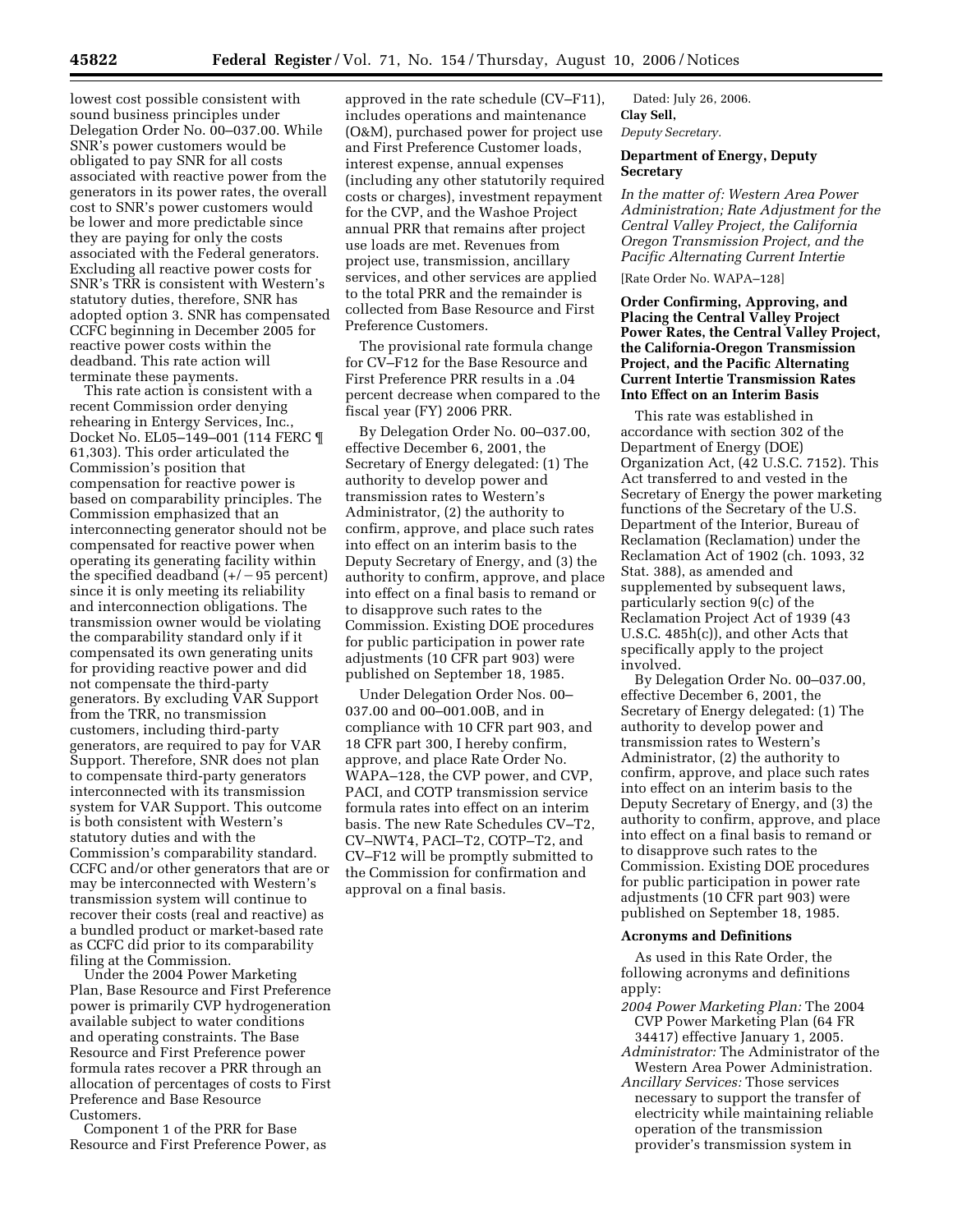accordance with standard utility practice.

- *Base Resource:* The Central Valley and Washoe Project power output and existing power purchase contracts extending beyond 2004 as determined by Western to be available for marketing after meeting the requirements of Project Use and First Preference Customers and any adjustments for maintenance, reserves, transformation losses, and certain ancillary services.
- *CCFC:* Calpine Construction Finance Company.
- *COI:* The California-Oregon Intertie— Consists of three 500-kilovolt lines linking California and Oregon, the California-Oregon Transmission Project, and the Pacific Alternating Current Intertie. The Western Electricity Coordinating Council establishes the seasonal transfer capability for the California-Oregon Intertie.
- *COI Rating Seasons:* COI rating seasons are: summer, June through October; winter, November through March; and spring, April through May.
- *COTP:* The California-Oregon Transmission Project—A 500-kilovolt transmission project in which Western has part ownership.
- *CVP:* The Central Valley Project is a multipurpose Federal water development project extending from the Cascade Range in northern California to the plains along the Kern River south of Bakersfield, California.
- *Capacity:* The electric capability of a generator, transformer, transmission circuit, or other equipment expressed in kilowatts.
- *Commission:* The Federal Energy Regulatory Commission.
- *Component 1:* Part of a formula rate which is used to recover the costs for a specific service or product.
- *Customer:* An entity with a contract that receives service from Western's Sierra Nevada Customer Service Region.
- *Deficits:* Unpaid or deferred annual expenses.
- *DOE:* United States Department of Energy.
- *DOE Order RA 6120.2:* A DOE order outlining power marketing administration financial reporting and ratemaking procedures.
- *FERC:* The Commission (to be used when referencing Commission Orders).
- *First Preference:* A Customer or entity qualified to use Preference power within a county of origin (Trinity, Calaveras, and Tuolumne) as specified under the Trinity River Division Act of August 12, 1955 (69

#### Stat. 719) and the Flood Control Act of 1962 (76 Stat. 1173, 1191–1192).

- *FRN:* **Federal Register** notice.
- *FY:* Fiscal Year—October 1 to
- September 30.
- *kV:* Kilovolt—The electrical unit of measure of electric potential that equals 1,000 volts.
- *kW:* Kilowatt—The electrical unit of capacity that equals 1,000 watts.
- *kWh:* Kilowatthour—The electrical unit of energy that equals 1,000 watts in 1 hour.
- *Load:* The amount of electric power or energy delivered or required at any specified point(s) on a transmission or distribution system.
- *Mill:* A monetary denomination of the United States that equals one-tenth of a cent or one-thousandth of a dollar.
- *Mills/kWh:* Mills per kilowatthour—The unit of charge for energy.
- *MW:* Megawatt—The electrical unit of capacity that equals 1 million watts or 1,000 kilowatts.
- *NEPA:* National Environmental Policy Act of 1969 (42 U.S.C. 4321, *et seq.*).
- *Net Revenue:* Revenue remaining after paying all annual expenses.
- *NITS:* Network Integrated Transmission Service.
- *Non-firm:* A type of product and/or service not always available at the time requested by the customer.
- *O&M:* Operation and Maintenance. *OATT:* Open Access Transmission
- Tariff.
- *PACI:* Pacific Alternating Current Intertie—A 500-kV transmission project of which Western owns a portion of the facilities.
- *Power:* Capacity and Energy.
- *Preference:* The provisions of Reclamation Law which require Western to first make Federal power available to certain non-profit entities. *Project Use:* Power used to operate CVP
- facilities under Reclamation Law. *Provisional Rate:* A rate which has been confirmed, approved, and placed into effect on an interim basis by the Deputy Secretary.
- *PRR:* Power Revenue Requirement—The annual revenue that must be collected to recover annual expenses such as O&M, purchase power, transmission service expenses, interest, deferred expenses, and repay Federal investments and other assigned costs.
- *PRS:* Power Repayment Study. *Rate Brochure:* A document dated
- February 2006 explaining the rationale and background for the rate proposal contained in this Rate Order.
- *Reclamation:* United States Department of the Interior, Bureau of Reclamation.
- *Reclamation Law:* A series of Federal laws. Viewed as a whole, these laws create the originating framework under which Western markets power.
- *Revenue Requirement:* The revenue required to recover annual expenses (such as O&M, purchase power, transmission service expenses, interest, deferred expenses) and repay Federal investments and other assigned costs.
- *SNR:* The Sierra Nevada Customer Service Region of Western.
- *TRR:* Transmission Revenue Requirement.
- *VAR Support:* Reactive power and voltage control from the CVP and other non-Federal Generation Sources Service.
- *Washoe Project:* A Reclamation project located in the Lahontan Basin in westcentral Nevada and east-central California.
- *WECC:* Western Electricity Coordinating Council.
- *Western:* United States Department of Energy, Western Area Power Administration.

#### **Effective Date**

The new provisional rates will take effect on the first day of the first full billing period beginning on or after September 1, 2006, and will remain in effect until September 30, 2009, pending approval by the Commission on a final basis.

### **Public Notice and Comment**

Western followed the Procedures for Public Participation in Power and Transmission Rate Adjustments and Extensions (10 CFR part 903) in developing these rates. The steps Western took to involve interested parties in the rate process were:

1. A **Federal Register** notice published on March 2, 2006 (71 FR 10666), announced the proposed change of the reactive power and voltage control revenue requirement component. This notice began the public consultation and comment period.

2. On March 2, 2006, Western emailed the **Federal Register** notice (71 FR 10666) to the SNR Preference Customers and interested parties explaining the fact that this was a minor rate adjustment. Therefore, there was no public information or comment forum for this rate process. Western also reiterated its availability to meet with interested parties to explain the rationale for the rate adjustment and to discuss the studies that support the proposal for the change to the revenue requirement.

3. On March 2, 2006, Western also mailed letters to the SNR Preference Customers and interested parties transmitting the Web site address to obtain a copy of the FRN and providing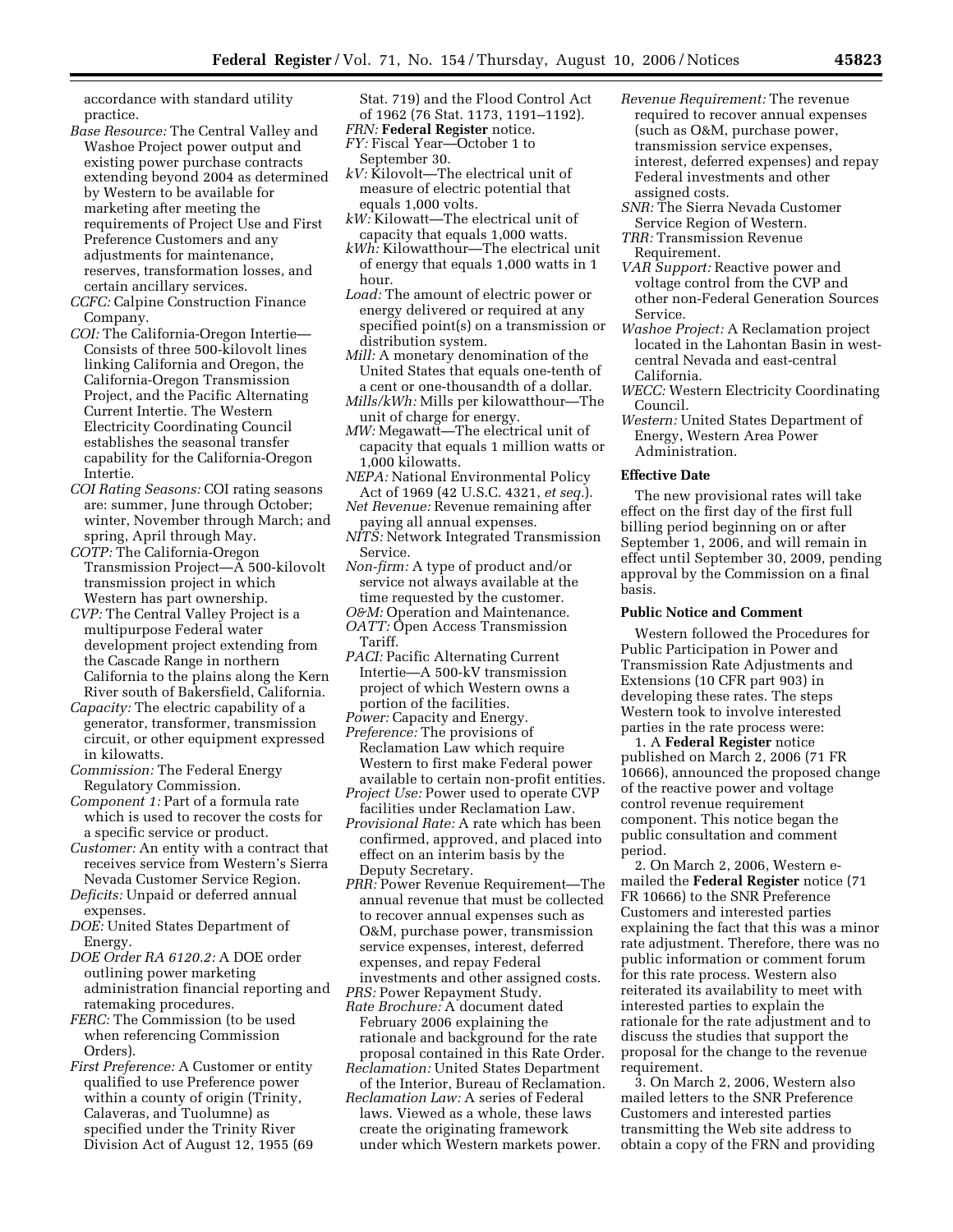instructions on how to receive a copy of the Rate Brochure.

4. Western communicated clarifying information on the proposed rate adjustment with the following Customers and/or interested parties. This information is included in the record.

Northern California Power Agency, California, Port of Oakland, California, Redding Electric Utility, California, Sacramento Municipal Utility District, California.

5. Western received three comment letters during the consultation and comment period, which ended on April 3, 2006. All formally submitted comments have been considered in preparing this Rate Order.

*Comments:* Written comments were received from the following organizations: Calpine Construction Finance Company, L.P., California. Redding Electric Utility, California. Sacramento Municipal Utility District, California.

#### **Project Description**

Initially authorized by Congress in 1935, the CVP is a large water and power system that covers about onethird of the state of California. Legislation set the purposes of the CVP in priority order as: (1) Improvement of navigation, (2) river regulation, (3) flood control, (4) irrigation, and (5) power. The CVP Improvement Act of 1992 added fish and wildlife mitigation as a priority above power and added fish and wildlife enhancement as a priority equal to power.

The CVP is within the Central Valley and Trinity River Basins of California. It includes 18 dams and reservoirs with a total storage capacity of 13 million acrefeet. The system includes 615 miles of canals, 7 pumping facilities, 11 powerplants with a maximum operating capability of about 2,074 MW, about 852 circuit-miles of high voltage transmission lines, 15 substations, and 16 communication sites. Reclamation operates the water control and delivery system and all of the powerplants except the San Luis Unit, which the state of California operates for Reclamation.

The Rivers and Harbors Act of 1937 authorized Reclamation to build the CVP, including Shasta and Keswick Dams on the Sacramento River. The initial authorization included powerplants at Shasta and Keswick Dams along with high-voltage transmission lines to transmit power from Shasta and Keswick Powerplants to the Tracy Pumping Plant and to integrate Federal hydropower into other electric systems.

Additional CVP facilities were authorized by Congress through a series of laws. The American River Division was authorized in 1944 and includes the Folsom Dam and Powerplant and the Nimbus Dam and Powerplant on the American River. The Trinity Dam and Powerplant, Judge Francis Carr Powerplant, and Whiskeytown Dam and Spring Creek Powerplant were authorized as part of the Trinity River Division in 1955 and allocated up to 25 percent of the resulting energy to Trinity County for use within Trinity County. The San Luis Unit, authorized in 1960, includes the B.F. Sisk San Luis Dam, San Luis Reservoir and William R. Gianelli Pump-Generating Plant, O'Neill Pump-Generating Plant, and Dos Amigos Pumping Plant. The Rivers and Harbors Act of 1962 authorized the New Melones Project and allocated up to 25 percent of the resulting energy to Calaveras and Tuolumne Counties for use within the counties.

Western's SNR markets the surplus hydropower generation of the CVP and Washoe Project. Between 1967 and 2004, under the terms of Contract 14– 06–200–2948A (Contract 2948A) with the Pacific Gas and Electric Company (PG&E), CVP resources, along with other Western resources, were integrated with PG&E resources. PG&E served the combined PG&E/Western loads with the integrated resources. When PG&E informed Western that it planned to terminate Contract 2948A on December 31, 2004, Western began working with its Customers to develop and implement the 2004 Power Marketing Plan. The 2004 Power Marketing Plan was published in the **Federal Register** (64 FR 34417) on June 25, 1999. It established the criteria for marketing CVP and Washoe Project power output for 20 years beginning on January 1, 2005, and ending on December 31, 2024.

The Base Resource is a fundamental component and the primary power product marketed through the 2004 Power Marketing Plan. Under previous marketing plans, Preference Customers received a fixed capacity and load factor energy allocation. Under the 2004 Power Marketing Plan, Preference Customers (other than First Preference) receive an allocated percentage of the Base Resource. The Base Resource is defined as the CVP and Washoe Project power output and any existing power purchase contracts extending beyond 2004, determined by Western to be available for marketing after meeting the requirements of project use and First Preference Customers, and any adjustments for maintenance, reserves, transformation losses, and certain ancillary services. In 2000, each CVP

Customer (other than First Preference Customers) signed a contract with Western that specifies how Base Resource power will be made available under the 2004 Power Marketing Plan.

Power generated from the CVP is first dedicated to project use. The remaining power is allocated to various Preference Customers in California. Types of Preference Customers include: (1) Irrigation and water districts, (2) public utility districts, (3) municipalities, (4) Federal agencies, (5) state agencies, (6) rural electric cooperatives, and (7) Native American tribes.

In 1964, Congress authorized construction of the 500-kV Pacific Northwest-Pacific Southwest Alternating Current Intertie. On July 31, 1967, Reclamation (Western's power marketing predecessor), PG&E, the Southern California Edison Company, and the San Diego Gas and Electric Company entered into Contract 14–06– 200–2947A (Contract 2947A), an extra high-voltage transmission service and exchange agreement for the northern portion of the PACI. Western, the California Independent System Operator Corporation, and PG&E initiated a Transmission Exchange Agreement (Contract No. 04–SNR–00788–A) effective January 1, 2005, that provides Western with a 400–MW entitlement of transmission capacity on the PACI.

The COTP is a jointly owned 342 mile, 500-kV transmission line that connects the Captain Jack Substation in southern Oregon to Tracy/Tesla Substation in central California. Operational since March 1993, COTP provides a third high-voltage intertie between the Pacific Northwest and California. COTP owners other than Western are non-Federal participants.

#### **Power Repayment Study**

Western prepares a PRS each FY to determine if revenues will be sufficient to repay, within the required time, all costs assigned to the power function. Repayment criteria are based on law, applicable policies, including DOE Order RA 6120.2, and authorizing legislation.

### **Existing and Provisional Formula Rates and Revenue Requirement**

Under the 2004 Power Marketing Plan, the PRR for First Preference and Base Resource power includes O&M, purchased power for project use and First Preference Customer loads, interest expense, annual expenses (including any other statutorily required costs or charges), investment repayment for the CVP, and the Washoe Project annual PRR that remains after project use loads are met. Revenues from project use,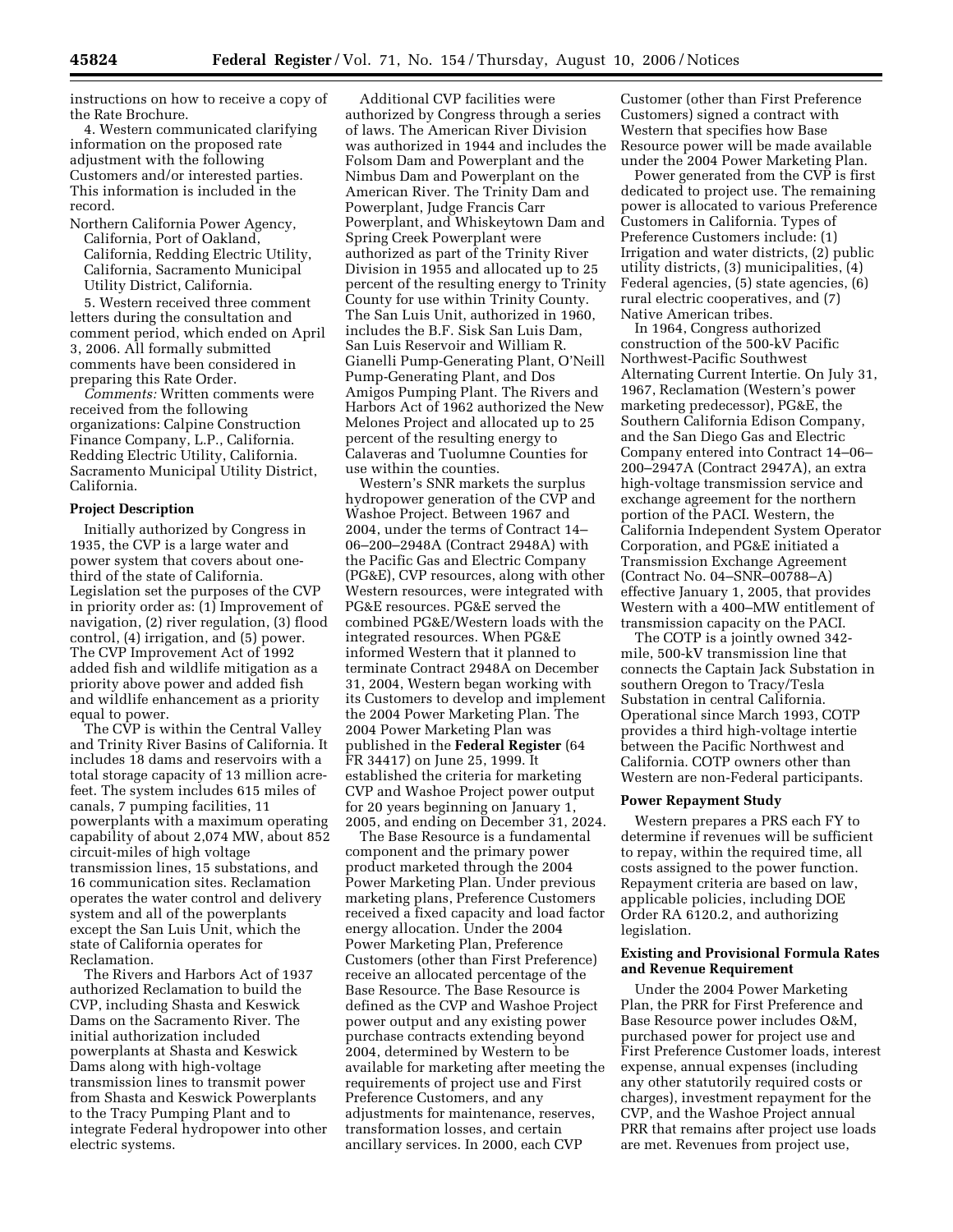transmission, ancillary services, and other services are applied to the total PRR, and the remainder is collected from Base Resource and First Preference Customers.

The Base Resource and First Preference power provisional formula rates recover a PRR through percentages for First Preference and Base Resource Customers. Base Resource Customer percentages were established through the public process for the 2004 Power Marketing Plan. The First Preference

Customers' percentages to be used for billing purposes were developed as part of the rate process for the existing rates. A comparison of the power revenue requirement for existing and provisional formula rates follows:

| Comparison of Power Revenue Requirements for Existing and Provisional Formula Rates |  |  |  |
|-------------------------------------------------------------------------------------|--|--|--|
|-------------------------------------------------------------------------------------|--|--|--|

|                                                         | Existing rates<br>(as of $\frac{4}{100}$ )<br>(5000) | <b>Provisional rates</b><br>(effective $9/1/06$ )<br>(\$000) | Percent<br>change |
|---------------------------------------------------------|------------------------------------------------------|--------------------------------------------------------------|-------------------|
| Rate Schedule<br>Base Resource and First Preference PRR | $C-V-F11$<br>\$53.003                                | $CV-F12$<br>\$52,983                                         | <br>$-.04%$       |

### **Certification of Rates**

Western's Administrator certified that the provisional CVP power and CVP, PACI, and COTP transmission service formula rates are the lowest possible rates consistent with sound business principles. The provisional formula rates were developed following administrative policies and applicable laws.

### **PRR and CVP, PACI, and COTP Transmission Service Formula Rates Discussion**

According to Reclamation Law, Western must establish rates sufficient to recover O&M, other annual and interest expenses, and repay power investment and irrigation aid.

### *Statement of Revenue and Related Expenses*

This rate adjustment constitutes a minor rate adjustment in accordance with 10 CFR part 903 because it produces less than a 1 percent change in the annual revenues of the power system. The summary of projected revenue and expense data from the PRS, as well as the cost-of-service study that supported the existing rates and the rate design and rate methodology were approved when the existing rates were put into effect on November 18, 2004 (Rate Order No. WAPA–115, 69 FR 70510, December 6, 2004). The Commission confirmed and approved the rate schedules on October 11, 2005, under FERC Docket No. EF05–5011–000 (113 FERC 61,026).

#### *Basis for Rate Development*

This rate adjustment does not change the rate design or methodology of the existing rates. This rate adjustment removes the VAR Support revenue requirement from the TRRs associated with Component 1 of the CVP, PACI, and COTP transmission service. These provisional rates include the CVP VAR

Support in Component 1 of the Base Resource and First Preference PRR.

#### *Comments*

The comments and responses regarding change of VAR Support revenue requirement component, paraphrased for brevity when not affecting the meaning of the statement(s), are discussed below. Direct quotes from comment letters are used for clarification where necessary.

A. *Comment:* A Customer supported Western's recommendation to remove all VAR Support costs from Western's TRR and recover CVP Western generator VAR Support costs from the PRR. The customer indicated that this action will ''allocate costs associated with CVP generation to the CVP power rate base, which is much more appropriate and consistent with cost causation than allocating these generator costs to the TRR.''

*Response:* Western appreciates the supportive comment.

B. *Comment:* A Customer supported Western's proposal to revise Component 1 of its TRR to exclude the costs associated with VAR Support. The Customer indicated that ''Western's proposal will ensure that VAR support costs from CVP generation are paid by those entities that are benefiting from the associated generation.''

*Response:* Western appreciates the supportive comment.

C. *Comment:* A Customer referenced an open FERC docket (114 FERC ¶ 61,303, issued March 23, 2006) regarding Entergy Services, Inc., and expressed concern over Western's intentions to transfer VAR Support costs from the TRR to the PRR; thereby, avoiding additional VAR Support costs from non-Federal generators. The Customer indicated that ''while there may be an argument that comparability would permit Western to ''zero out'' the VAR Support component of the TRR and not compensate either Federal or non-Federal generators, it is not

comparable treatment to manipulate the rate structure to deprive non-affiliate (non-Federal) generators of compensation while assuring affiliate (Federal) generators of compensation.''

*Response:* Western understands that the Commission's policy for compensation is one of comparability. In Order No. 2003 (68 FR 49,845), the Commission emphasized that an interconnecting utility should not be compensated for providing reactive power within the established power factor range since it is only meeting its contractual obligation. Generators need only be compensated where they are directed to operate outside the deadband (68 FR 49891). In Order No. 2003A (69 FR 15,932), the Commission addressed comparability. It added that if a transmission provider pays its own or affiliated generator for reactive power within the established range, then it must also pay interconnected customers (69 FR 15935).

Western notes that in the Entergy Services, Inc. case cited above, Entergy Services, Inc., established a rate schedule for reactive power. Entergy included its revenue requirement for reactive power in the rate schedule. As part of the Commission proceeding, Entergy sought to zero out the Rate Schedule and thus Entergy maintained that it met the comparability requirements of Order No. 2003A, and the Commission agreed (114 FERC ¶ 61,303) (2006).

Western's rate actions are reviewed by the Commission under the provisions of 18 CFR part 300 and Delegation Order No. 00–037.00. Western strives to abide by Commission precedent, consistent with our mission and statutory authorities, and, as such, has voluntarily published an OATT and initiated this rate adjustment in an effort to maintain comparability. Like Entergy, Western is removing the costs from the TRR to meet the comparability test established by the Commission. By law, Western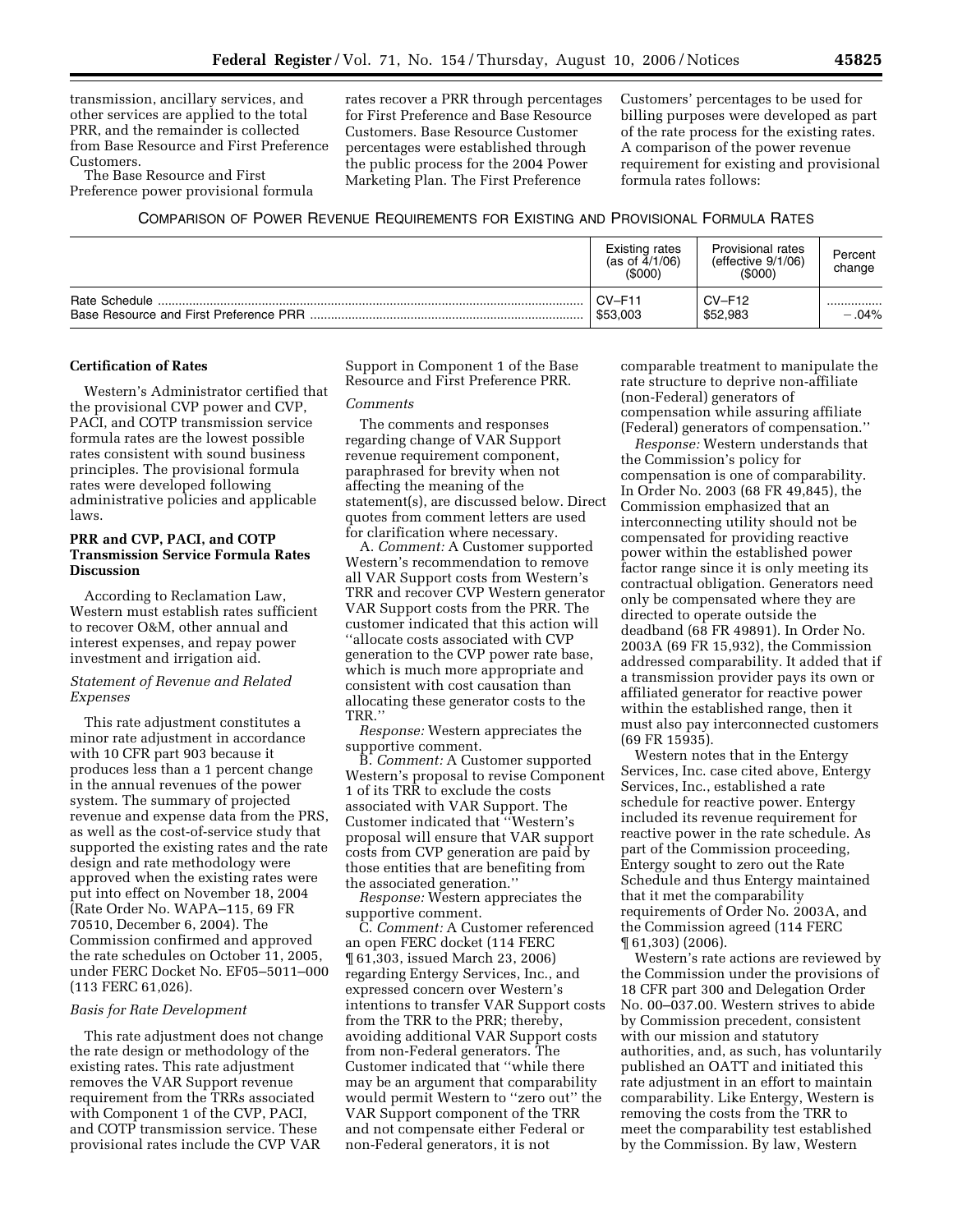must recover all of its costs. To meet its statutory obligations and remain consistent with Western's OATT, Western must recover its costs from either transmission users or power users. Western may not forgo recovery. As described above, the removal of the reactive power component is the option which is most consistent with Western's statutory duties. Based on Western's rate design all transmission customers are treated comparably since no transmission customer pays for reactive power within the deadband. In other words, all transmission customers, including Western and interconnected utilities, pay the same transmission rates. Given Western's position as a Federal agency, Western believes this is consistent with the Commission's position that compensation within the deadband is based solely on the comparability provision in Order No. 2003A (114 FERC ¶ 61,303, slip op 5–6) (2006).

*Comment:* A Customer expressed concern that Western is shifting a cost component that has traditionally been associated with transmission service to its power rate and believes that this shift ''obfuscates the costs associated with providing transmission service by allocating costs traditionally allocated in transmission rates to other rates.'' This Customer believes that Western's proposal ''did not meet the principle of comparability and is therefore discriminatory and inconsistent with Western's reciprocity obligations under its tariff.''

*Response:* Prior to FERC Order No. 888 (61 FR 21,540), Western traditionally bundled the costs for power, transmission, and ancillary services. Western did not maintain a separate rate component for an ancillary service such as reactive power. FERC Order No. 888 unbundled power, transmission, and ancillary services. After FERC Order No. 888, ancillary services were seen as a new commodity with a different pricing mechanism. Within the confines of Western's statutory requirements, Western voluntarily promulgated an OATT and unbundled some of its power, transmission, and ancillary services. When Western became aware of a possible non-comparability issue regarding compensation for reactive power, Western initiated this rate process to remedy that problem. Western was concerned that compensating non-Federal generators under its existing rates and requiring these same generators to pay for VAR Support in Western transmission service rates created duplicative charges and unequal treatment for Federal and nonFederal generators. Western rectified this situation with this rate process. As discussed above, Western's final decision is consistent with its statutory duties and with the comparability provisions of the Commission.

#### **Availability of Information**

Information about this rate adjustment, including power repayment studies, comments, letters, memorandums, and other supporting material made and kept by Western and used to develop the provisional rates, is available for public review in the Sierra Nevada Regional Office, Western Area Power Administration, 114 Parkshore Drive, Folsom, California.

### **Regulatory Procedure Requirements**

#### *Regulatory Flexibility Analysis*

The Regulatory Flexibility Act of 1980 (5 U.S.C. 601, *et seq.*) requires Federal agencies to perform a regulatory flexibility analysis if a final rule is likely to have a significant economic impact on a substantial number of small entities and there is a legal requirement to issue a general notice of proposed rulemaking. Western has determined that this action does not require a regulatory flexibility analysis since it is a rulemaking of particular applicability involving rates or services applicable to public property.

### *Environmental Compliance*

In compliance with the National Environmental Policy Act (NEPA) of 1969, 42 U.S.C. 4321, *et seq.*; the Council on Environmental Quality Regulations for implementing NEPA (40 CFR parts 1500–1508); and DOE NEPA Implementing Procedures and Guidelines (10 CFR part 1021), Western has determined that this action is categorically excluded from preparing an environmental assessment or an environmental impact statement.

#### *Determination Under Executive Order 12866*

Western has an exemption from centralized regulatory review under Executive Order 12866; accordingly, no clearance of this notice by the Office of Management and Budget is required.

### *Small Business Regulatory Enforcement Fairness Act*

Western has determined that this rule is exempt from congressional notification requirements under 5 U.S.C. 801 because the action is a rulemaking of particular applicability relating to rates or services and involves matters of procedure.

### *Submission to the Federal Energy Regulatory Commission*

The provisional rates herein confirmed, approved, and placed into effect, together with supporting documents, will be submitted to the Commission for confirmation and final approval.

#### **Order**

In view of the foregoing and under the authority delegated to me, I confirm and approve on an interim basis, effective September 1, 2006, Rate Schedules CV– F12, CV–T2, CV–NWT4, PACI–T2 and COTP–T2 for the Central Valley and the California-Oregon Transmission Projects and the Pacific Alternating Current Intertie of the Western Area Power Administration. The rate schedules shall remain in effect on an interim basis, pending the Commission's confirmation and approval of them or substitute rates on a final basis through September 30, 2009.

Dated: July 26, 2006.

**Clay Sell,** 

*Deputy Secretary.* 

### **Rate Schedule CV–F12 (Supersedes Schedule CV–F11)**

*Central Valley Project; Schedule of Rates for Base Resource and First Preference Power* 

*Effective:* September 1, 2006, through September 30, 2009.

*Available:* Within the marketing area served by the Sierra Nevada Customer Service Region.

*Applicable:* To the Base Resource (BR) and First Preference (FP) power Customers.

*Character and Conditions of Service:*  Alternating current, 60 hertz, threephase, delivered and metered at the voltages and points established by contract. This service includes the Central Valley Project (CVP) transmission (to include reactive supply and voltage control from Federal generation sources needed to support the transmission service), spinning, and non-spinning reserve services.

*Power Revenue Requirement:* Western will develop the Power Revenue Requirement (PRR) prior to the start of each fiscal year (FY). The PRR will be divided into two 6-month periods, October through March and April through September. A monthly PRR will be calculated by dividing each 6-month PRR by six. The PRR for the April through September period will be reviewed in March of each year. The review will analyze financial data from the October through February period, to the extent information is available, as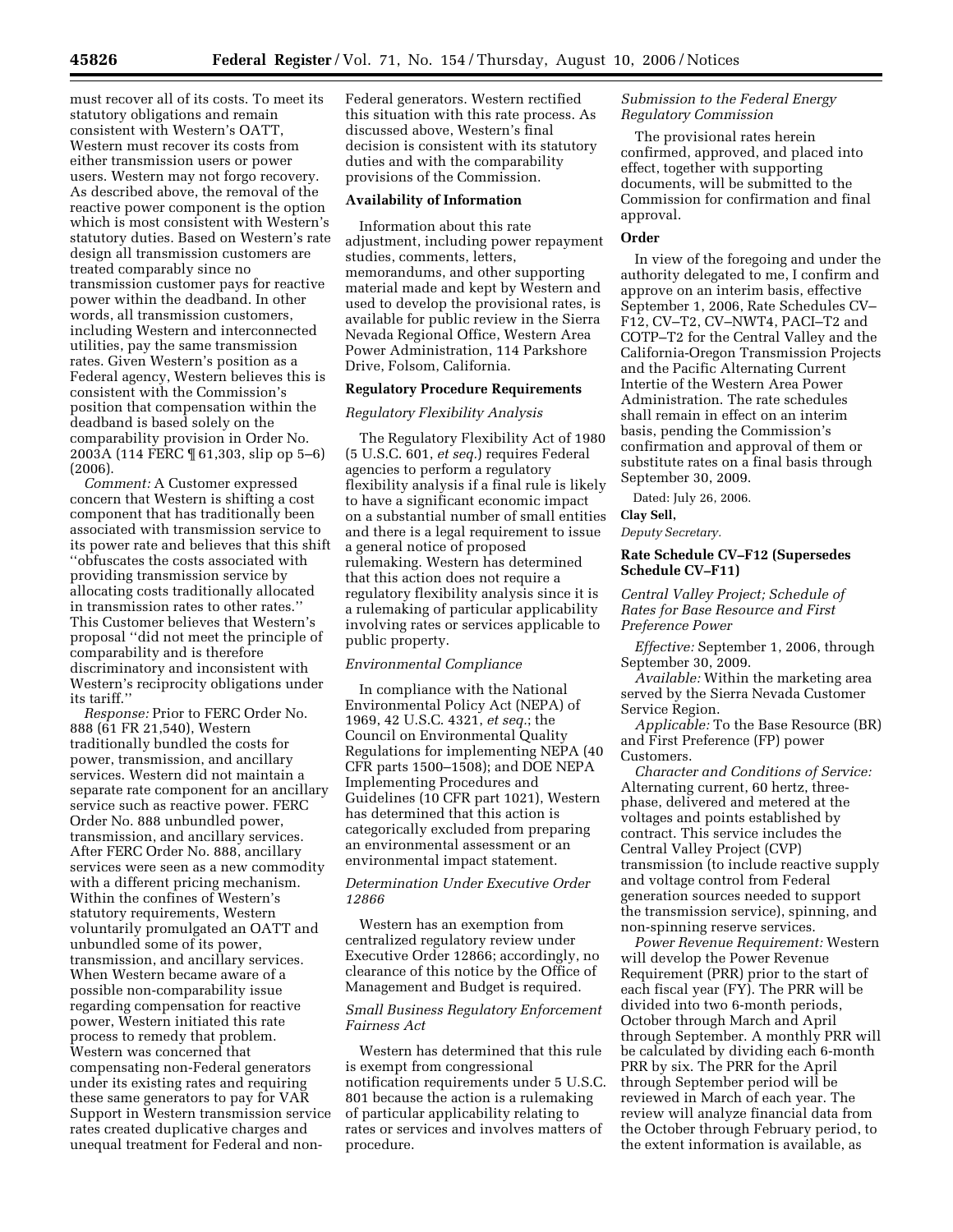well as forecasted data for the March through September period. If there is a change of \$5 million or more, the PRR

for the April through September period will be recalculated. *Component 1:* 

*First Preference Power Formula Rate:* 

FP Customer Percentage = Customer Percentage =  $\frac{\text{FP Customer Load}}{\text{Gen} + \text{Power Purchases} - \text{Project Use}}$ 

FP Customer Charge = FP Customer Percentage  $\times$  MRR.

Where:

- FP Customer Load = An FP Customer's forecasted annual load in megawatthours (MWh).
- Gen = The forecasted annual CVP and Washoe generation (MWh).
- Power Purchases = Power purchases for project use and FP loads (MWh).
- Project Use = The forecasted annual project use loads (MWh).
- MRR = Monthly Power Revenue Requirement.

Western will develop the FP Customer percentage prior to the start of each FY. During March of each FY, each FP Customer's percentage will be reviewed. If, as a result of the review, there is a change in the FP Customer's percentage of more than one-half of 1 percent, the percentage will be revised for the April through September period.

The percentages in the table below are the maximum percentages for each FP Customer that will be applied to the MRR. The maximum percentages were determined based on a critically dry year where there are hydrologic conditions that result in low CVP generation and, consequently, low levels of BR. These maximum percentages are not used in instances where individual FP Customer percentages increase due to load growth. If these maximum percentages are used for determining the FP Customer's charges for more than 1 year, Western will evaluate their percentage from the formula rate versus the maximum percentage and make adjustments as appropriate.

### FP CUSTOMERS' MAXIMUM **PERCENTAGES**

| FP customers                                                   | Maximum FP<br>customer's<br>percentage<br>applied to the<br><b>MRR</b> |
|----------------------------------------------------------------|------------------------------------------------------------------------|
| Sierra Conservation Center<br>Calaveras Public Power Agen-     | 1.39                                                                   |
|                                                                | 3.49                                                                   |
| Trinity Public Utility District<br>Tuolumne Public Power Agen- | 9.21                                                                   |
|                                                                | 3.42                                                                   |
| Total                                                          | 17.51%                                                                 |

Below is a sample calculation for an FP Customer monthly charge for power.

### FP CUSTOMER MONTHLY CHARGE SAMPLE CALCULATION

| 10,000      |
|-------------|
| 2,500       |
| 3.700.000   |
| 1.200.000   |
| 47.000      |
| 0.39%       |
| \$3,333,333 |
| \$13,000    |
|             |

*Component 2:* Any charges or credits associated with the creation, termination, or modification to any tariff, contract, or schedule accepted or approved by the Federal Energy Regulatory Commission (Commission) or other regulatory body will be passed on to each appropriate Customer. The Commission or other regulatory body accepted or approved charges or credits apply to the service to which this rate methodology applies.

When possible, Western will pass through directly to the appropriate Customer, the Commission or other regulatory body accepted or approved charges or credits in the same manner Western is charged or credited. If the Commission or other regulatory body accepted or approved charges or credits cannot be passed through directly to the appropriate Customer, the charges or credits will be passed through using Component 1 of the FP power formula rate.

*Component 3:* Any charges or credits from the Host Control Area (HCA) applied to Western for providing this service will be passed through directly to the appropriate Customer in the same manner Western is charged or credited, to the extent possible. If the HCA costs or credits cannot be passed through to the appropriate Customer in the same manner Western is charged or credited, the charges or credits will be passed through using Component 1 of the FP power formula rate.

*BR Formula Rate:* 

*Component 1:* 

BR Customer Charges =  $(BR RR \times BR \%)$ Where:

- BR RR = BR Monthly Revenue Requirement BR  $% = BR$  percentage for each Customer as indicated in the BR contract after
	- adjustments for hourly exchange energy.

BR Customers will pay for exchange energy by adjusting the BR percentage that is applied to the BR RR. Adjustments to a Customer's BR percentage for seasonal exchanges will be reflected in the Customer's BR contract.

An illustration of the adjustment to a Customer's BR percentage for hourly Exchange Energy (EE) is shown in the table below.

#### EXAMPLE OF BASE RESOURCE PERCENTAGE ADJUSTMENTS FOR EXCHANGE ENERGY

| <b>BR</b> customer | <b>BR</b><br>percentage<br>from contract | Hourly<br>$BR = 30$<br><b>MWh</b> | Customer's<br>BR in excess<br>of load | Customers<br>receiving EE | <b>BR</b> delivered<br>(adjusting for | <b>Revised BR</b><br>percentage |
|--------------------|------------------------------------------|-----------------------------------|---------------------------------------|---------------------------|---------------------------------------|---------------------------------|
|                    | 20<br>10<br>70                           | 21                                |                                       |                           | 23                                    | 10<br>13.33<br>76.67            |
|                    | 30                                       | ◠                                 |                                       | 30                        | 100                                   |                                 |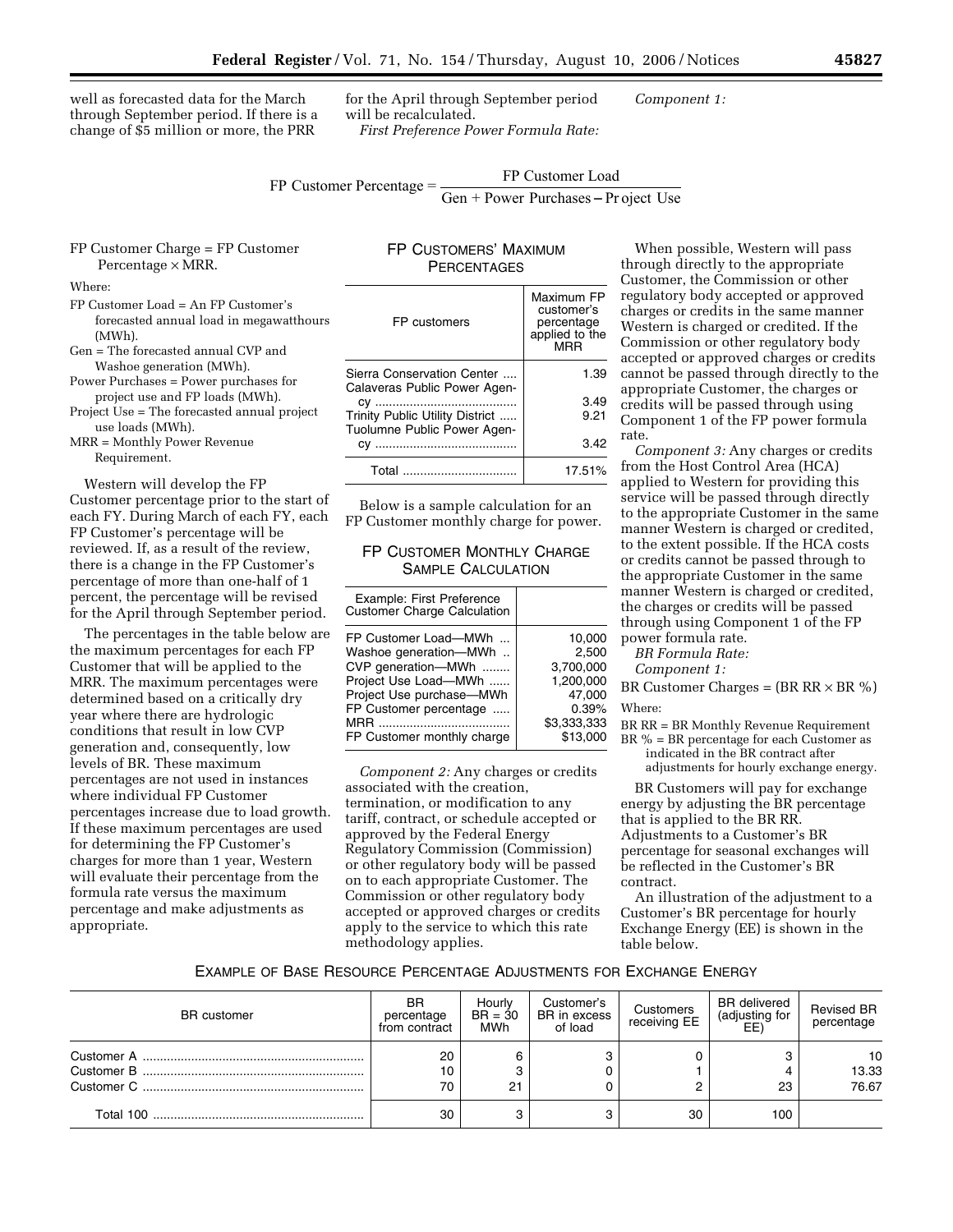After the FP Customers' share of the annual PRR has been determined, the remainder of the annual PRR is recovered from the BR Customers. The BR RR will be collected in two 6-month periods. For October through March, 25 percent of the BR RR will be collected. For April through September, 75 percent of the BR RR will be collected.

A BR RR is calculated by dividing the BR 6-month revenue requirement by six. The revenues from the sale of surplus BR will be applied to the annual BR RR for the following FY.

*Component 2:* Any charges or credits associated with the creation, termination, or modification to any tariff, contract, or schedule accepted or approved by the Commission or other regulatory body will be passed on to each appropriate Customer. The Commission or other regulatory body accepted or approved charges or credits apply to the service to which this rate methodology applies.

When possible, Western will pass through directly to the appropriate Customer, the Commission or other regulatory body accepted or approved charges or credits in the same manner Western is charged or credited. If the Commission or other regulatory body accepted or approved charges or credits cannot be passed through directly to the appropriate Customer, the charges or credits will be passed through using Component 1 of the BR formula rate.

*Component 3:* Any charges or credits from the HCA applied to Western for providing this service will be passed through directly to the appropriate Customer in the same manner Western is charged or credited, to the extent possible. If the HCA costs or credits cannot be passed through to the appropriate Customer in the same manner Western is charged or credited, the charges or credits will be passed through using Component 1 of the BR formula rate.

*Billing:* Billing for BR and FP power will occur monthly using the respective formula rate.

*Adjustment for Losses:* Losses will be accounted for under this rate schedule as stated in the service agreement.

*Adjustment for Audit Adjustments:*  Financial audit adjustments that apply to the revenue requirement under this rate schedule will be evaluated on a case-by-case basis to determine the appropriate treatment for repayment and cash flow management.

### **Rate Schedule CV–T2 (Supersedes Schedule CV–T1)**

*Central Valley Project; Schedule of Rate for Transmission Service* 

*Effective:* September 1, 2006, through September 30, 2009.

*Available:* Within the marketing area served by the Sierra Nevada Customer Service Region.

*Applicable:* To Customers receiving Central Valley Project (CVP) firm and/or non-firm transmission service.

*Character and Conditions of Service:*  Transmission service for three-phase, alternating current at 60 hertz, delivered and metered at the voltages and points of delivery or receipt, adjusted for losses, and delivered to points of delivery. This service includes scheduling and system control and dispatch service needed to support the transmission service.

*Formula Rate:* The formula rate for CVP firm and non-firm transmission service includes three components: *Component 1:* 

## CVP TRR

#### TTc + NITSc

Where:

- CVP TRR = Transmission Revenue Requirement is the costs associated with facilities that support the transfer capability of the CVP transmission system, excluding generation facilities and radial lines.
- TTc = Total Transmission Capacity is the total transmission capacity under longterm contract between the Western Area Power Administration (Western) and other parties.
- NITSc = Average 12-month coincident peaks of network integrated transmission service (NITS) Customers at the time of the monthly CVP transmission system peak. For rate design purposes, Western's use of the transmission system to meet its statutory obligations is treated as NITS.

Western will revise the rate from Component 1 based on either of the following two conditions: (a) Updated financial data available in March of each year and (b) a change in the numerator or denominator that results in a rate change of at least \$0.05 per kilowattmonth. Rate change notifications will be posted on the Open Access Same-Time Information System.

*Component 2:* Any charges or credits associated with the creation, termination, or modification to any tariff, contract, or rate schedule accepted or approved by the Federal Energy Regulatory Commission (Commission) or other regulatory body will be passed on to each appropriate Customer. The Commission or other

regulatory body accepted or approved charges or credits apply to the service to which this rate methodology applies. When possible, Western will pass through directly to the appropriate Customer, the Commission or other regulatory body accepted or approved charges or credits in the same manner Western is charged or credited. If the Commission or other regulatory body accepted or approved charges or credits cannot be passed through directly to the appropriate Customer in the same manner Western is charged or credited, the charges or credits will be passed through using Component 1 of the CVP transmission service formula rate.

*Component 3:* Any charges or credits from the Host Control Area (HCA) applied to Western for providing this service will be passed through directly to the appropriate Customer in the same manner Western is charged or credited, to the extent possible. If the HCA costs or credits cannot be passed through to the appropriate Customer in the same manner Western is charged or credited, the charges or credits will be passed through using Component 1 of the CVP transmission service formula rate.

*Billing:* The formula rate above applies to the maximum amount of capacity reserved for periods ranging from 1 hour to 1 month, payable whether used or not. Billing will occur monthly.

*Adjustment for Losses:* Losses incurred for service under this rate schedule will be accounted for as agreed to by the parties in accordance with the service agreement.

*Adjustment for Audit Adjustments:*  Financial audit adjustments that apply to the revenue requirement under this rate schedule will be evaluated on a case-by-case basis to determine the appropriate treatment for repayment and cash flow management.

### **Rate Schedule CV–NWT4 (Supersedes Schedule CV–NWT3)**

*Central Valley Project; Schedule of Rate for Network Integration Transmission Service* 

*Effective:* September 1, 2006, through September 30, 2009.

*Available:* Within the marketing area served by the Sierra Nevada Customer Service Region.

*Applicable:* To Customers who receive Central Valley Project (CVP) Network Integration Transmission Service (NITS), to points of delivery and receipt as specified in the service agreement.

*Character and Conditions of Service:*  Transmission service for three-phase, alternating current at 60 hertz, delivered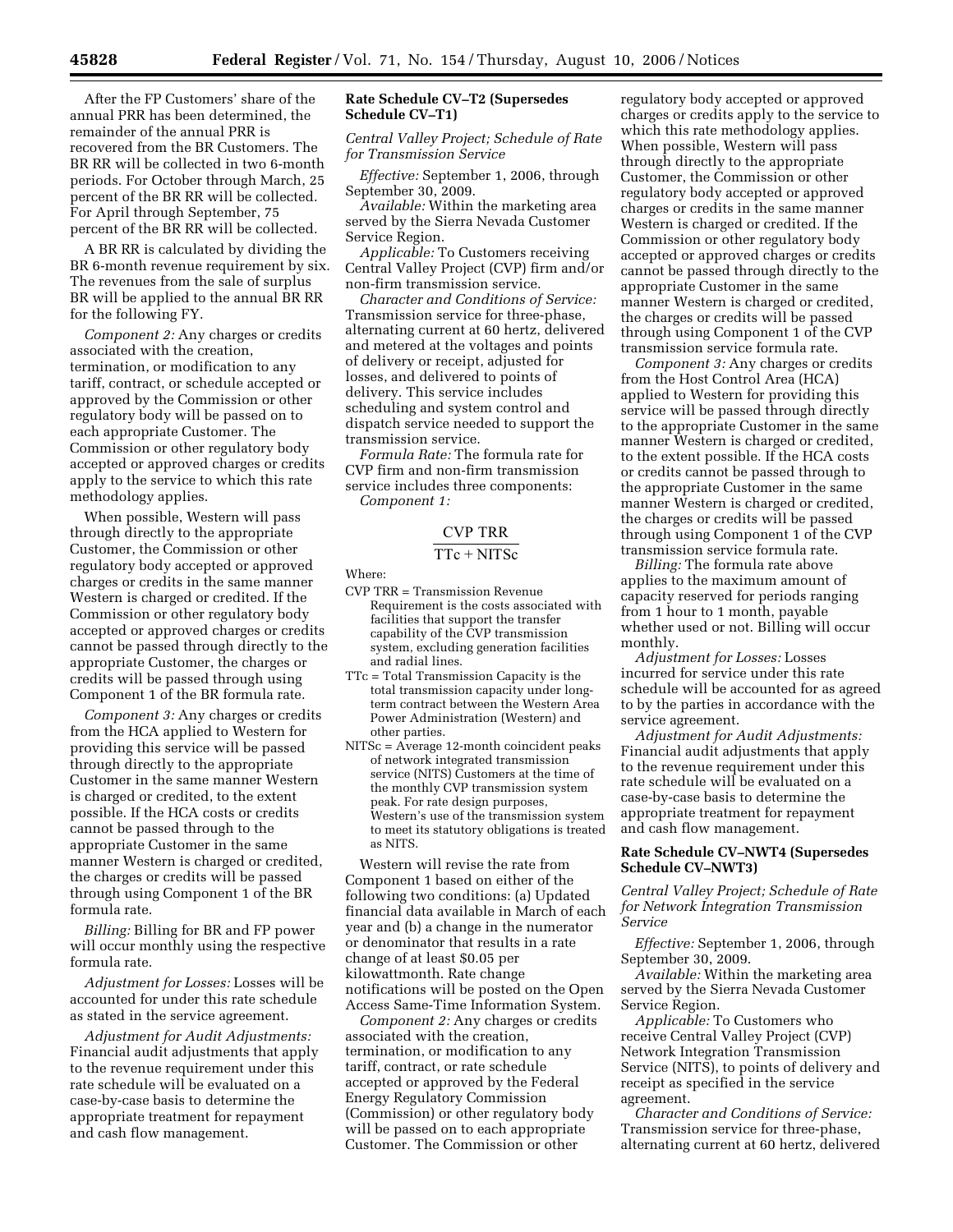and metered at the voltages and points of delivery or receipt, adjusted for losses, and delivered to points of delivery. This service includes scheduling and system control and dispatch service needed to support the transmission service.

*Formula Rate:* The formula rate for CVP NITS includes three components: *Component 1:* 

NITS Customer's monthly demand charge = NITS Customer's load ratio share times one-twelfth (1/12) of the Annual Network TRR.

*Where:* 

- NITS Customer's load ratio share = The NITS Customer's hourly load (including behind the meter generation minus the NITS Customer's hourly Base Resource) coincident with the monthly CVP transmission system peak minus the coincident peak for all firm CVP (including reserved transmission capacity) transmission service, expressed as a ratio.
- Annual Network TRR = Total CVP transmission revenue requirement, less revenues from long-term contracts for CVP transmission between the Western Area Power Administration (Western) and other parties.

The Annual Network TRR will be revised when the rate from Component 1 of the CVP transmission rate under Rate Schedule CV-T1 is revised.

*Component 2:* Any charges or credits associated with the creation, termination, or modification to any tariff, contract, or rate schedule accepted or approved by the Commission or other regulatory body will be passed on to each appropriate Customer. The Commission accepted or approved charges or credits apply to the service to which this rate methodology applies.

When possible, Western will pass through directly to the appropriate Customer, the Commission or other regulatory body accepted or approved charges or credits in the same manner Western is charged or credited. If the Commission or other regulatory body accepted or approved charges or credits cannot be passed through directly to the appropriate Customer in the same manner Western is charged or credited, the charges or credits will be passed through using Component 1 of the CVP NITS formula rate.

*Component 3:* Any charges or credits from the Host Control Area (HCA) applied to Western for providing this service will be passed through directly to the appropriate Customer in the same manner Western is charged or credited, to the extent possible. If the HCA charges or credits cannot be passed

through to the appropriate Customer in the same manner Western is charged or credited, the charges or credits will be passed through using Component 1 of the CVP NITS formula rate.

*Billing:* NITS will be billed monthly under the formula rate.

*Adjustment for Losses:* Losses incurred for service under this rate schedule will be accounted for as agreed to by the parties in accordance with the service agreement.

*Adjustment for Audit Adjustments:*  Financial audit adjustments that apply to the revenue requirement under this rate schedule will be evaluated on a case-by-case basis to determine the appropriate treatment for repayment and cash flow management.

### **Rate Schedule COTP–T2 (Supersedes Schedule COTP–T1)**

*California-Oregon Transmission Project; Schedule of Rate for Transmission Service* 

*Effective:* September 1, 2006, through September 30, 2009.

*Available:* Within the marketing area served by the Sierra Nevada Customer Service Region.

*Applicable:* To Customers receiving California-Oregon Transmission Project (COTP) firm and/or non-firm transmission service.

*Character and Conditions of Service:*  Transmission service for three-phase, alternating current at 60 hertz, delivered and metered at the voltages and points of delivery or receipt, adjusted for losses, and delivered to points of delivery. This service includes scheduling and system control and dispatch service needed to support the transmission service.

*Formula Rate:* The formula rate for COTP firm and non-firm transmission service includes three components: *Component 1:* 

# COTP TRR

Western's COTP Seasonal Capacity Where:

- COTP TRR = COTP Seasonal Transmission Revenue Requirement (the Western Area Power Administration's (Western) costs associated with facilities that support the transfer capability of the COTP).
- Western's share of COTP Seasonal Capacity = Western's share of COTP capacity (subject to curtailment) under the then current California-Oregon Intertie (COI) transfer capability for the season. Seasonal definitions for summer, winter, and spring are June through October, November through March, and April through May, respectively.

Western will update the rate from Component 1 of the formula rate for COTP firm transmission service at least 15 days before the start of each COI rating season. Rate change notifications will be posted on the Open Access Same-Time Information System.

*Component 2:* Any charges or credits associated with the creation, termination, or modification to any tariff, contract, or rate schedule accepted or approved by the Federal Energy Regulatory Commission (Commission) or other regulatory body will be passed on to each appropriate Customer. The Commission accepted or approved charges or credits apply to the service to which this rate methodology applies.

When possible, Western will pass through directly to the appropriate Customer, the Commission or other regulatory body accepted or approved charges or credits in the same manner Western is charged or credited. If the Commission or other regulatory body accepted or approved charges or credits cannot be passed through directly to the appropriate Customer in the same manner Western is charged or credited, the charges or credits will be passed through using Component 1 of the COTP transmission service formula rate.

*Component 3:* Any charges or credits from the Host Control Area (HCA) applied to Western for providing this service will be passed through directly to the appropriate Customer in the same manner Western is charged or credited, to the extent possible. If the HCA charges or credits cannot be passed through to the appropriate Customer in the same manner Western is charged or credited, the charges or credits will be passed through using Component 1 of the COTP transmission service formula rate.

*Billing:* The formula rate above applies to the maximum amount of capacity reserved for periods ranging from 1 hour to 1 month, payable whether used or not. Billing will occur monthly.

*Adjustment for Losses:* Losses incurred for service under this rate schedule will be accounted for as agreed to by the parties in accordance with the service agreement.

*Adjustment for Audit Adjustments:*  Financial audit adjustments that apply to the revenue requirement under this rate schedule will be evaluated on a case-by-case basis to determine the appropriate treatment for repayment and cash flow management.